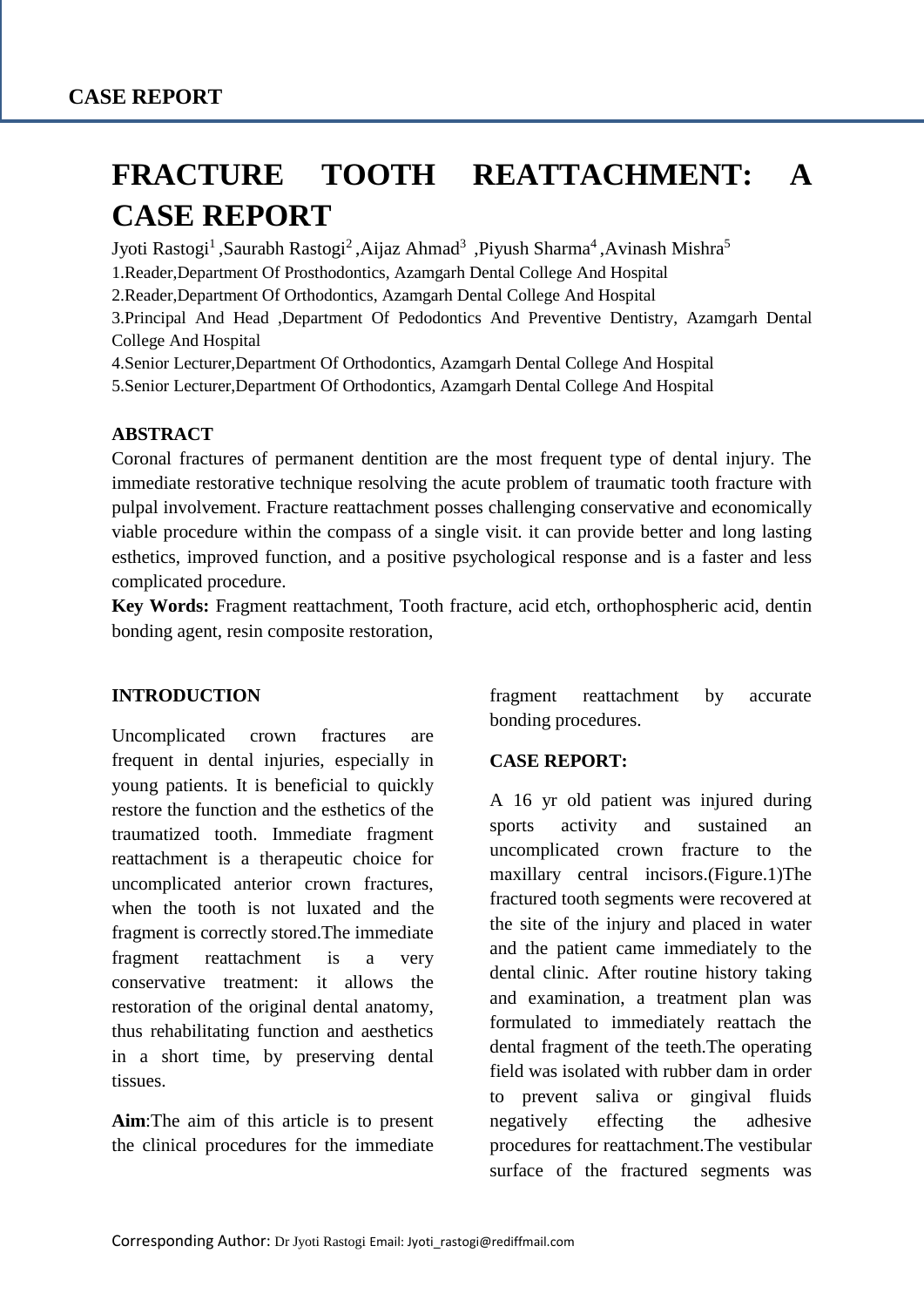glued to a hand tool using gluing wax in order to facilitate the handling of the segment, and the fractured surface was treated with 37% phosphoric acid gel for 30 secs followed by delicate rinsing.The adhesive system was then placed on the etched surface and the fragment was kept away from the light until the fragment was to be reattached.In the oral cavity, the fractured tooth was treated with a 'total etch technique' , that is, 30 secs of etching for enamel and 15 secs for dentine, using the 37% orthophosphoric acid gel and the adhesive system was applied.The fractured segment was then accurately placed on the tooth, paying special attention to fit between the segments.When it was felt that the original position had been re approximated it was photopolymerized for forty secs making sure that minimal displacement of the fragment occurred before adhesive polymerization was complete. For esthetic purposes for both the left and right maxillary incisors a groove was made with an adamantine cutter over the fracture line.The groove was etched and retouched with resin after the adhesive resin was placed, a compound resin of transparent dye was applied to cover the demarcation line between the glued surfaces.The final touch was applied by using a fine grain adamantine cutter and by polishing it with decreasing grain adamantine pastes applied with special rotating felts.The final result (Figure.2) shows a more than satisfying aesthetic result with restored functionality.

## **DISCUSSION**

Fragment reattachment is a conservative and economical approach in crown fracture cases compared to other options such as ceramic crowns and composite

build up. The techniques described in these case reports are reasonably simple,while restoring function and esthetics with a very conservative approach Reports and clinica experience indicate that the reattachment of fractured coronal fragments results in successful short- and medium-term outcomes.Over time numerous techniques and materials have evolved for the reconstruction of injured teeth: resin crowns, steel crowns, orthodontic bands, ceramic crowns and resin composite restorations with and without pins. With the advent of adhesive dentistry the process of fragment reattachment has become simplified and more reliable.In this case series, innovative techniques of fracture reattachment depending on the complexity of the case have been discussed.Today, we have a lot of different approaches in treatment of fractured teeth depending on the location of the fracture.<sup>1</sup> Hayashi et  $al^2$  indicated that, the best restorative methods needed to be identified for teeth with extensive loss of structure, and reinforcing pulpless teeth. However, when a tooth has more than 50% of its coronal structure missing, the use of a post-and-core foundation is recommended prior to restoration.<sup>3</sup> In recent literature reviews, it has become clear that posts do not strengthen endodontically treated teeth, and their use is justified only for retention of the coronal restoration.<sup>4</sup> The most common complication in post and core system is debonding.<sup>5</sup> Root fracture is another reason for failure of the post-and core system.<sup>6</sup> Restoration with cast metal posts can cause wedging forces coronally that may result in irreversible failure because of fracture of an already weakened root.<sup>7</sup>